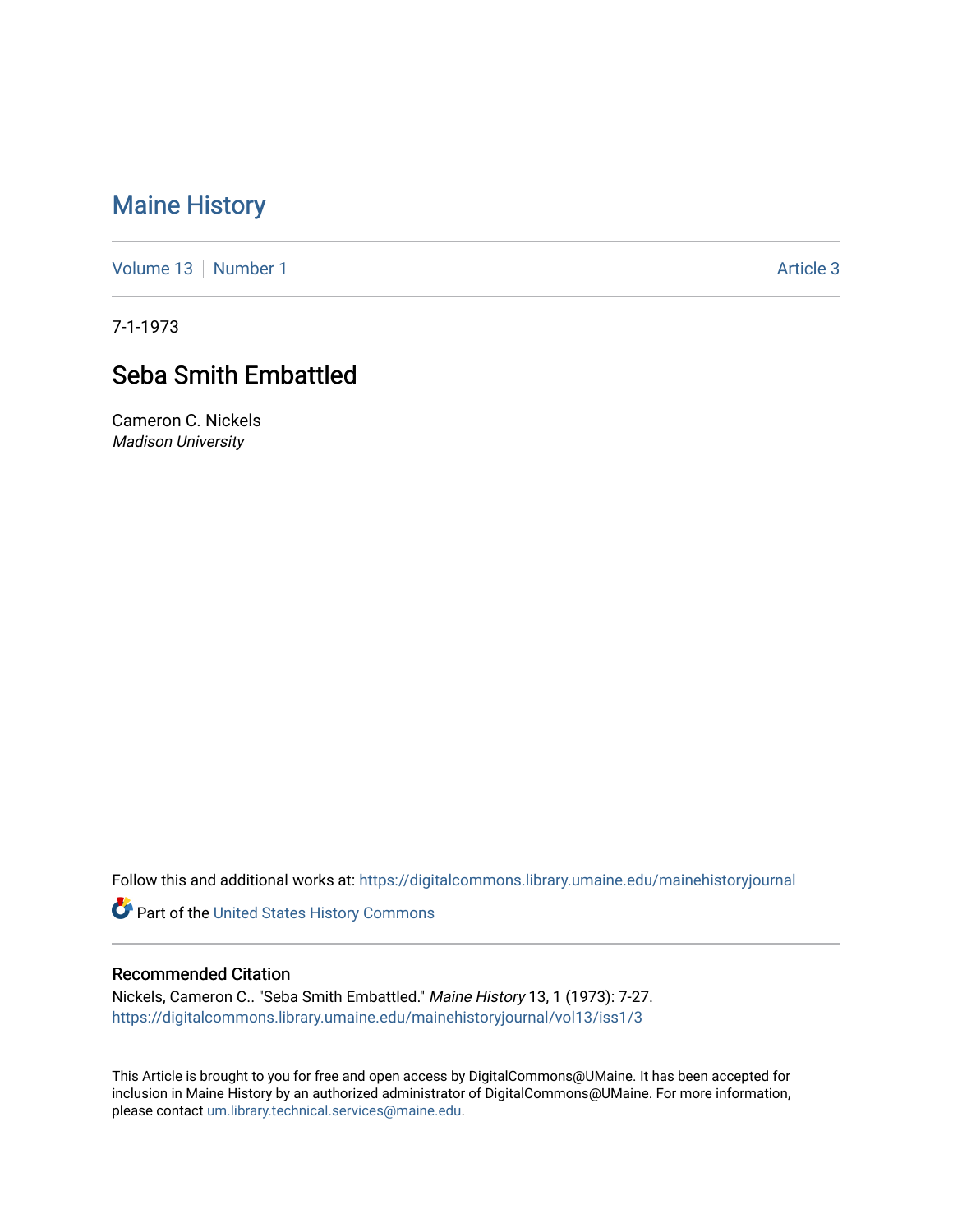# Seba Smith Embattled

Nearly forgotten at his death in 1868, Seba Smith endures today in anthologies of American literature and collections of American humor as the creator of Jack Downing, the first popular crackerbox philosopher in American literary history and the forerunner of Hosea Biglow, Artemus Ward, Mr. Dooley, and Will Rogers. Yet little is still known of the life of Seba Smith. Scholars who preface his works with a biographical note have depended upon the information in Mary Alice Wyman'<sup>s</sup> *Two American Pioneers: Seba Smith and Elizabeth Oakes Smith* and her sketch in the *Dictionary of American Biography.* From these sources, Smith emerges as a moderate, pacific man, with "a retiring disposition and a natural shrinking from society."<sup>1</sup>

Wyman failed to investigate many important primary resources, however, and thus her account of Smith'<sup>s</sup> life and her judgment of his character remain incomplete, particularly in relation to the early, formative years in Portland. Among other things, her delineation does not take into account two "duels" involving Seba Smith, one in 1824 and another in 1830.<sup>2</sup> It should be said, perhaps, that these incidents were not duels in the strictest sense. No formal challenges were passed, no seconds were named, and the principals did not confront each other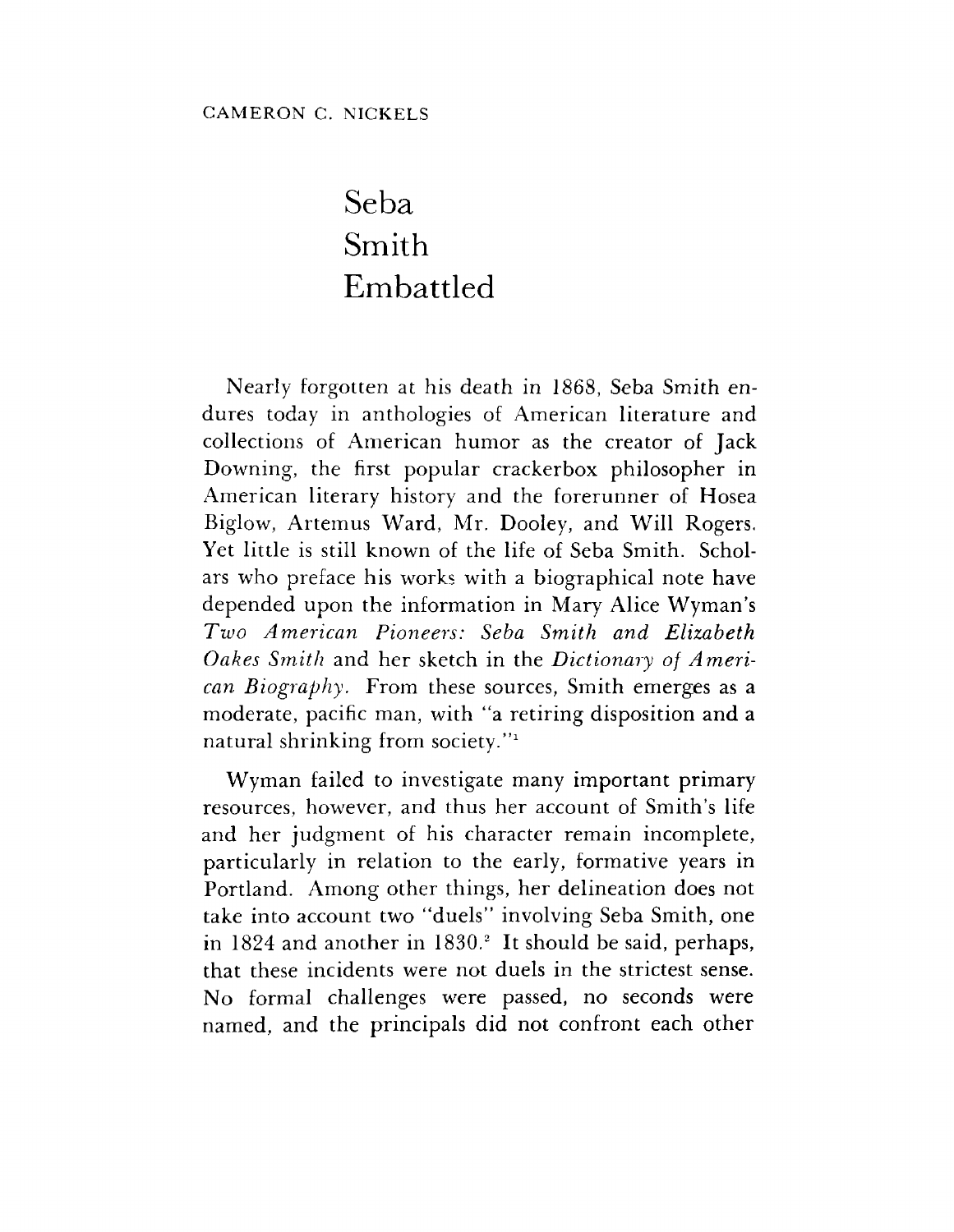with pistol or sword in a secluded clearing. In each case, however, Seba Smith was held accountable for a public insult, a sufficient cause for the traditional *affaire d'honneur,* and he was ultimately forced to defend himself from physical attack upon a surrogate field of honor, the streets of Portland. While lacking the sanguine romance of the typical Southern affair, these conflicts do provide a fresh and entertaining insight into the life of a significant American writer and an interesting footnote to the history of Portland.

Seba Smith's first duel grew out of Maine'<sup>s</sup> early political wars, waged in large part in the pages of two Portland newspapers: the *Eastern Argus,* owned and edited by Smith and James Todd, and the *Independent Statesman,* edited by Abijah W. Thayer. The latter paper had been established in 1821 to support the candidacy of Joshua Wingate for governor and to contend with the *Argus,* which supported Albion Parris. In 1823 and 1824, the central issue was the Presidential contest, with the *Argus* urging the election of Secretary of Treasury William H. Crawford and the *Statesman* espousing the cause of Secretary of State John Quincy Adams. The awarding of the state printing contract also provided a source of contention, but the journalistic rivalries were so keen that the slightest circumstance could provoke a skirmish. Abijah Thayer, for example, often complained that friends of the *Argus* in the post office were holding back copies of the *Statesman* to its out-of-town subscribers. The firm of Smith and Todd, on the other hand, gave editorial space to the owner of the Portland Museum to refute the *Statesman's* charge that a mummy being shown at the museum was a fake.

Beginning in 1824, the war of words quickened as the state contest for Presidential electors and the election it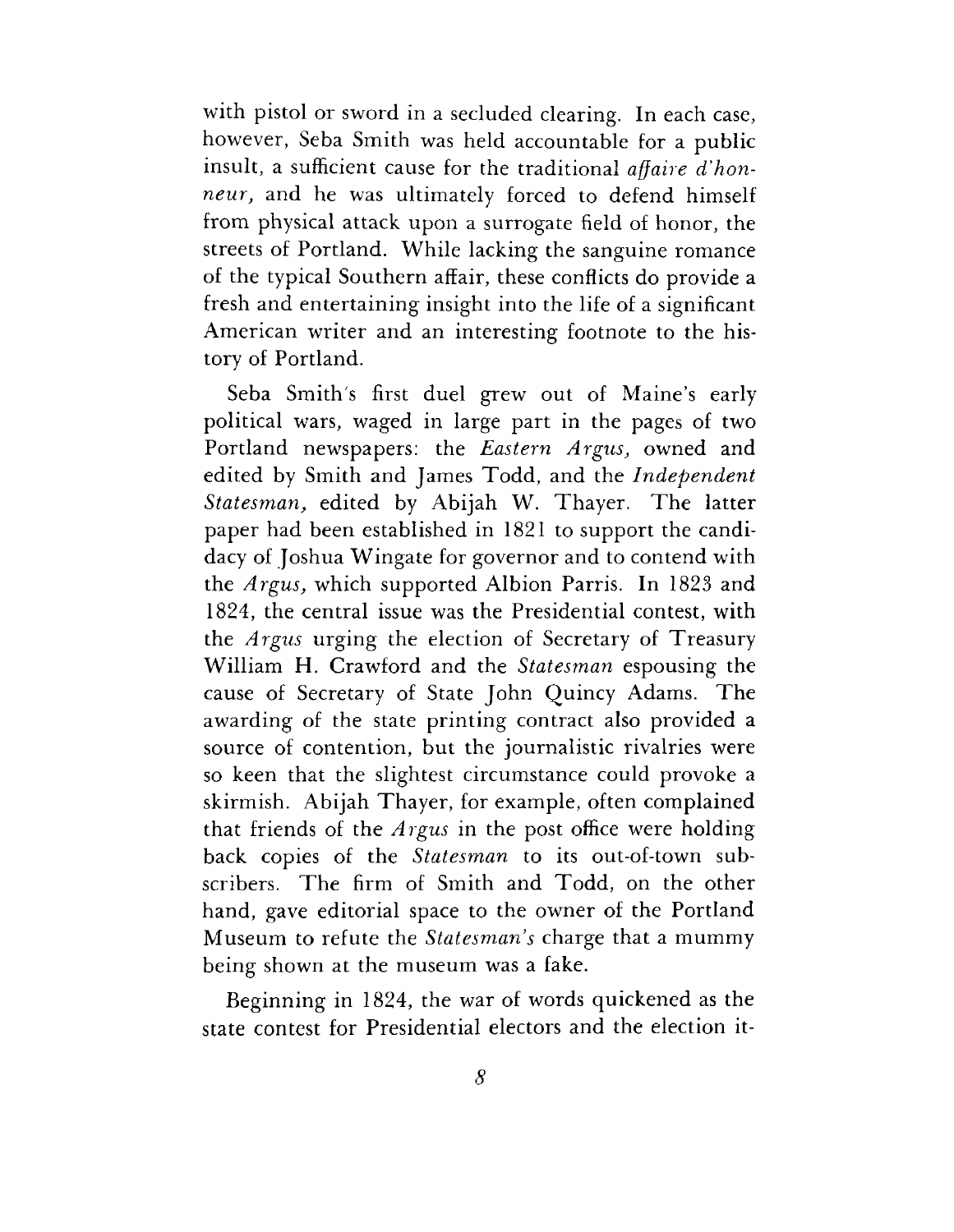self approached. Diatribes against the integrity of Crawford and Adams led to personal attacks and counterattacks between Thayer and Smith.<sup>3</sup> Typically, Smith insinuated that because Thayer was intellectually incapable of writing the articles in the *Statesman,* he must have posed merely as the nominal "proprietor" of the paper for anonymous editors from the Customs House Junto.<sup>4</sup> Thayer retaliated with sarcastic references to the bettereducated Smith as "Dr. Smith" and charged that Junto politicians such as Judge Asher Ware secretly contributed articles to the *Argus.* By August, these verbal assaults erupted into physical conflict.

The battle opened on Tuesday, August 10, when the *Argus* printed an article signed by "Atreus," who reviewed at length the usual charges against Thayer and the conduct of the *Statesman.* However, his attack upon one of the anonymous editors was more characteristic of the vitriolic journalism of the *Statesman* than the ironic condescension of the *Argus.* According to Atreus:

. . the Statesman exhibits internal evidence, that it is conducted by a young man who *sometimes* makes writs, more distinguished for his *bold, swaggering* manner, than for brilliancy of talents, general knowledge or legal attainments. It is admitted that he possesses respectable talents, and that, if he had improved them in proportion to the advantages he has had, instead of abusing his powers by vicious practices and wicked indulgences, he might have satisfied the reasonable expectations of his friends. It is his depravity that peculiarly fits him for an editor of the *Statesman;*  $\cdot$   $\cdot$ <sup>5</sup>

Although Atreus did not name the editor, every reader in Portland surely knew that the person described was James Parker Vance, a Portland lawyer who had graduated in 1818 from Bowdoin College in the same class as the *Argus* editor, Seba Smith. The *Argus* had alluded to Vance'<sup>s</sup> influence upon the *Statesman* as early as May 25,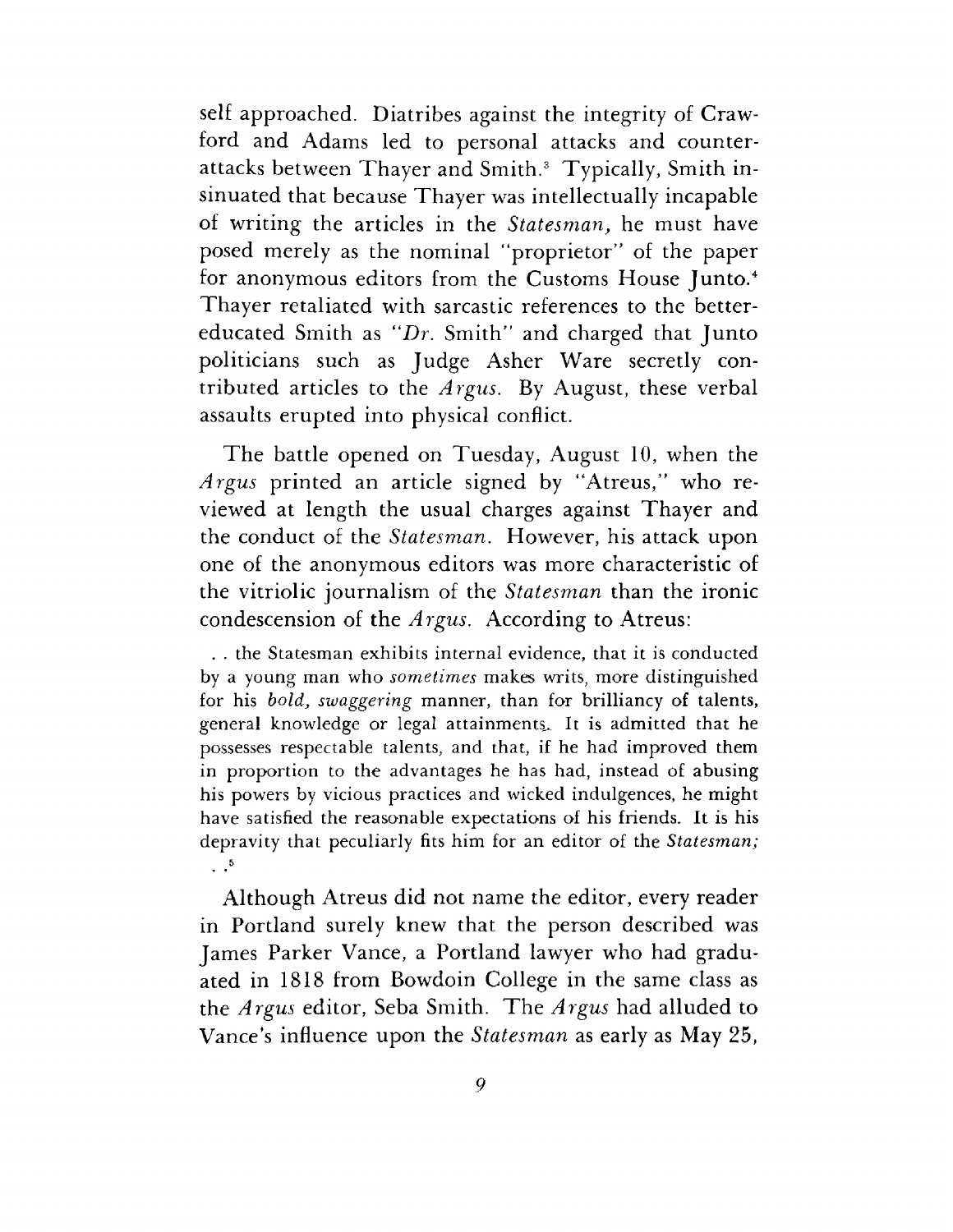1824, in a reference to "a lawyer who writes more newspaper paragraphs than he fills writs."<sup>6</sup> Again, on July 13, the name of "Mr.  $V^{***}$ " was linked with Thayer's as editor of the *Statesman.<sup>1</sup>* And so that no one would miss Atreus'<sup>s</sup> intentions on August 10, a report of a caucus of the Customs House republicans — a report printed on the same page as the article by Atreus — explicitly referred to "James P. Vance Esq., who is reputed to be one of the editors of the *Statesman."\**

Vance could tolerate these trifling allusions, but not slander. He drew the line at "depravity." Atreus had predicted that the young man would recognize himself in the delineation, that he would "wince, bluster and *swear* great swelling oaths prodigally and that in a *bullying* and *threatening* manner" he would demand the identity of Atreus. Accordingly, on Wednesday, August 11, between eleven and twelve in the morning, James Vance did precisely that, approaching Seba Smith at the head of Exchange Street and initiating the following confrontation:

- Vance—Who was the author of the communication signed 'Atreus' in the last *Argus?*
- Smith—I do not consider myself at liberty to disclose the name of the author without his consent.
- Vance—Are you determined not to give me his name?
- Smith—That must depend upon the wishes of the writer, and  $-$
- Vance—(interrupting me:) I now give you notice that unless <sup>I</sup> have the name of that writer *by two o'clock this afternoon,* or the promise of a full apology in the next *Argus* for the insertion of the communication, the first time I catch you out any where alone I will cane you, or you shall me; and I shall do this, whether you have a cane with you or not. If you are without one it will be your own fault.
- Smith—If you are prepared to descend to such low and con-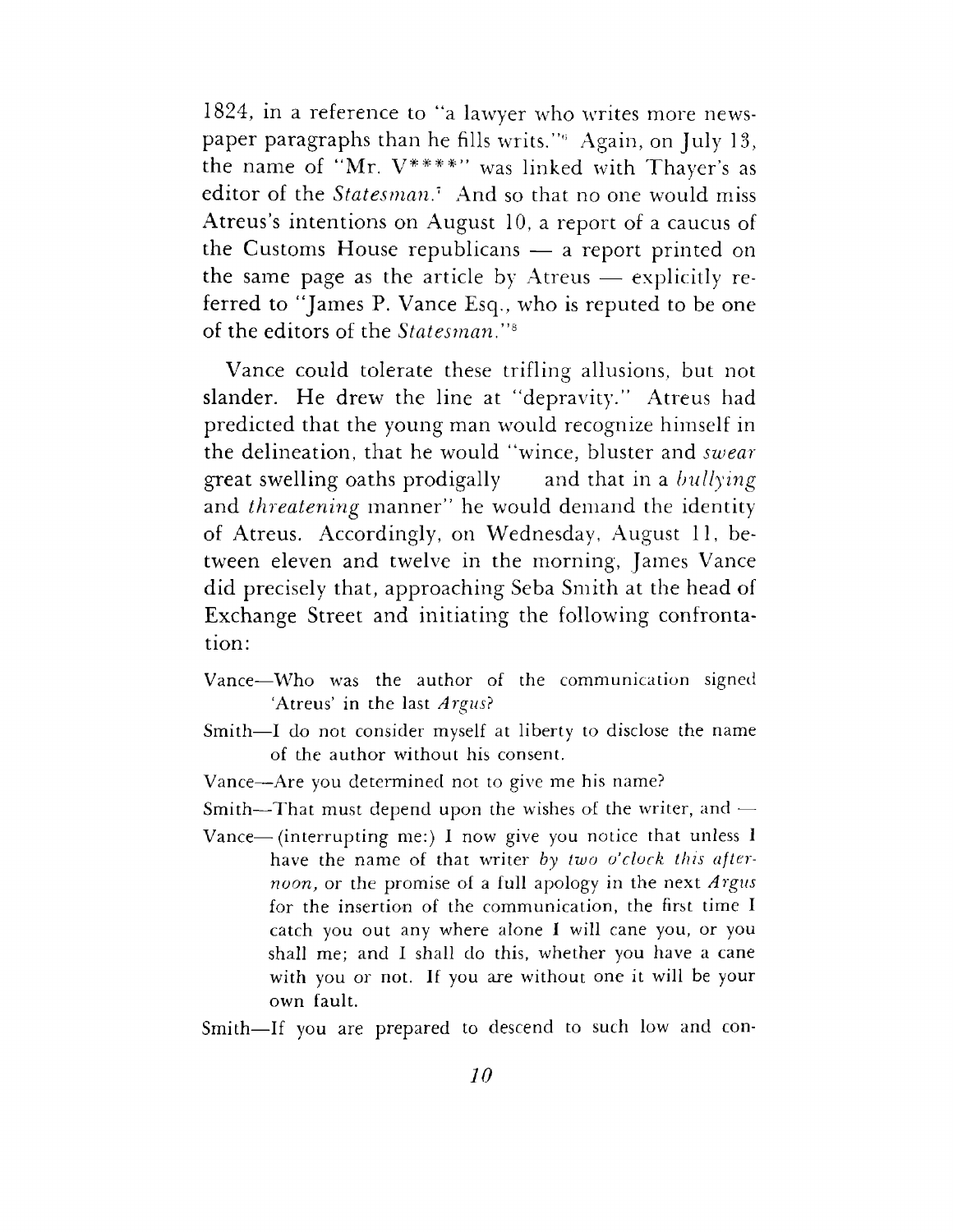temptible conduct, and are determined to pursue the course you have promised, do it as you please. The threats of a thousand persons like you, will have no effect upon me, nor cause me to move a single step from what I consider the path of propriety.

- Vance—I will positively do what I tell you, unless you accede to my proposition by two o'clock.
- Smith—Now, Vance, you had better hearken to reason one moment. If you persist in your determination, depend upon it you are going to ruin yourself before you are aware of it; and I advise you  $-$
- Vance—(interrupting me:) I will not reason about it: I will not take advice from anyone; I have made up my mind, and you may depend upon what I have told you.<sup>9</sup>

With this final warning, the two departed to their separate camps for counsel. Some of Smith's friends urged him to have Vance jailed; others advised him to provide himself with a weapon. Smith chose neither course, determined instead to ignore the threat, "feeling neither fear nor malice, and not being disposed to endanger the life of another." Thus at two o'clock he repaired to the *Argus* office on Exchange Street to attend to his usual duties. As Smith stood in conversation on the sidewalk opposite the office, James Vance, carrying a large cane or club, passed by on the opposite side, then stepped into the middle of the street and dared Smith to come to him. "I replied," Smith reported, "that if he had any thing to say he must come to me; and that after that had occurred, I should neither go a step towards him nor a step from him." Urged on by "a large collection of the Customs House Junto and the old and young leaders of the Wingate faction," Vance could not back down, and in Smith'<sup>s</sup> version, he approached him "with a pallid complexion and trembling limbs":

Vance—You have not acceded to my proposition, and I shall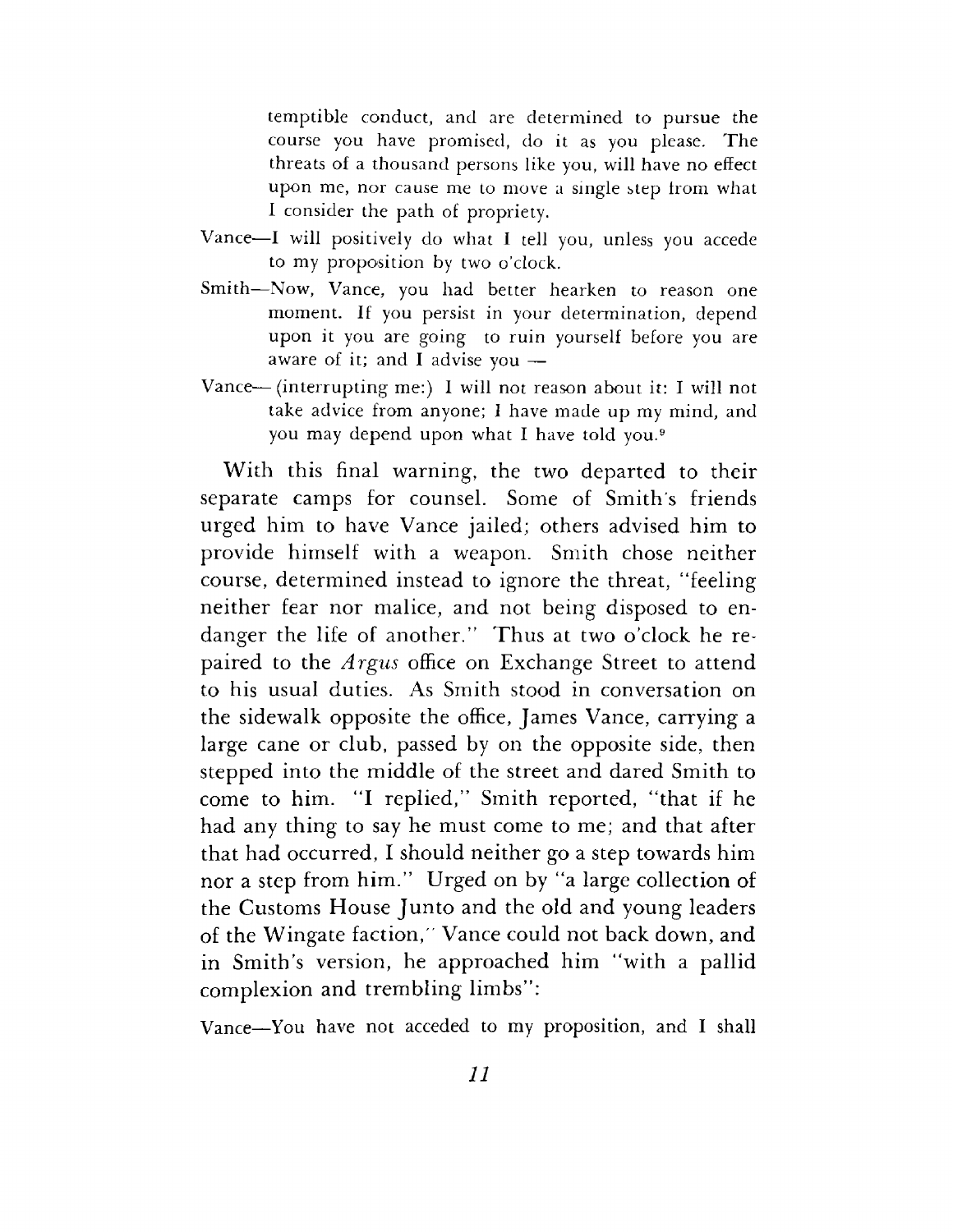therefore fulfill the promise which I made in the forenoon. You have come out in a most *cowardly* manner this afternoon, without a cane, thinking, probably, that I should not attack you unarmed; but I shall pay no regard to that circumstance; you knew what to depend upon.

- Smith—Mr. Vance, if you expect me to meet a person of your character, or any other persons, with weapons in this manner you propose, you greatly mistake my character;
- Vance—Then you may take the consequences; I shall do as I have stated. (Here, like a true assassin, he practised a deception to throw me off my guard, in order to give me a deadly blow.) He proceeded  $- I$  am not going to make a disturbance here in this public street amongst these people, but if you will take a walk with me alone, I will chastise you. Will you walk with me?
- Smith—I shall not.
- Vance—You will not? and why?
- Smith—It is sufficient for me to say that I shall not stoop to such degradation.

Upon this, Vance drew back a little, with the appearance of turning to go away; but raised his club with a very sudden motion, having both hands hold of the smaller end, and aimed a blow with his utmost force at my head.<sup>10</sup>

Although Seba Smith had not provided himself with a weapon, he had, fortunately, equipped himself with a firm hat that protected him from a blow he believed could have been fatal. Earlier in the day he had told friends that he did not fear attack with a common walking cane, but after the clash with Vance he learned that the lawyer had gone "twice during the forenoon of that day to shop to procure one more suited to the ruffian adventure which he was contemplating." In any case, Smith was not seriously injured, and he indignantly objected that he was not given an opportunity to defend himself, for the bystanders interfered and hastened to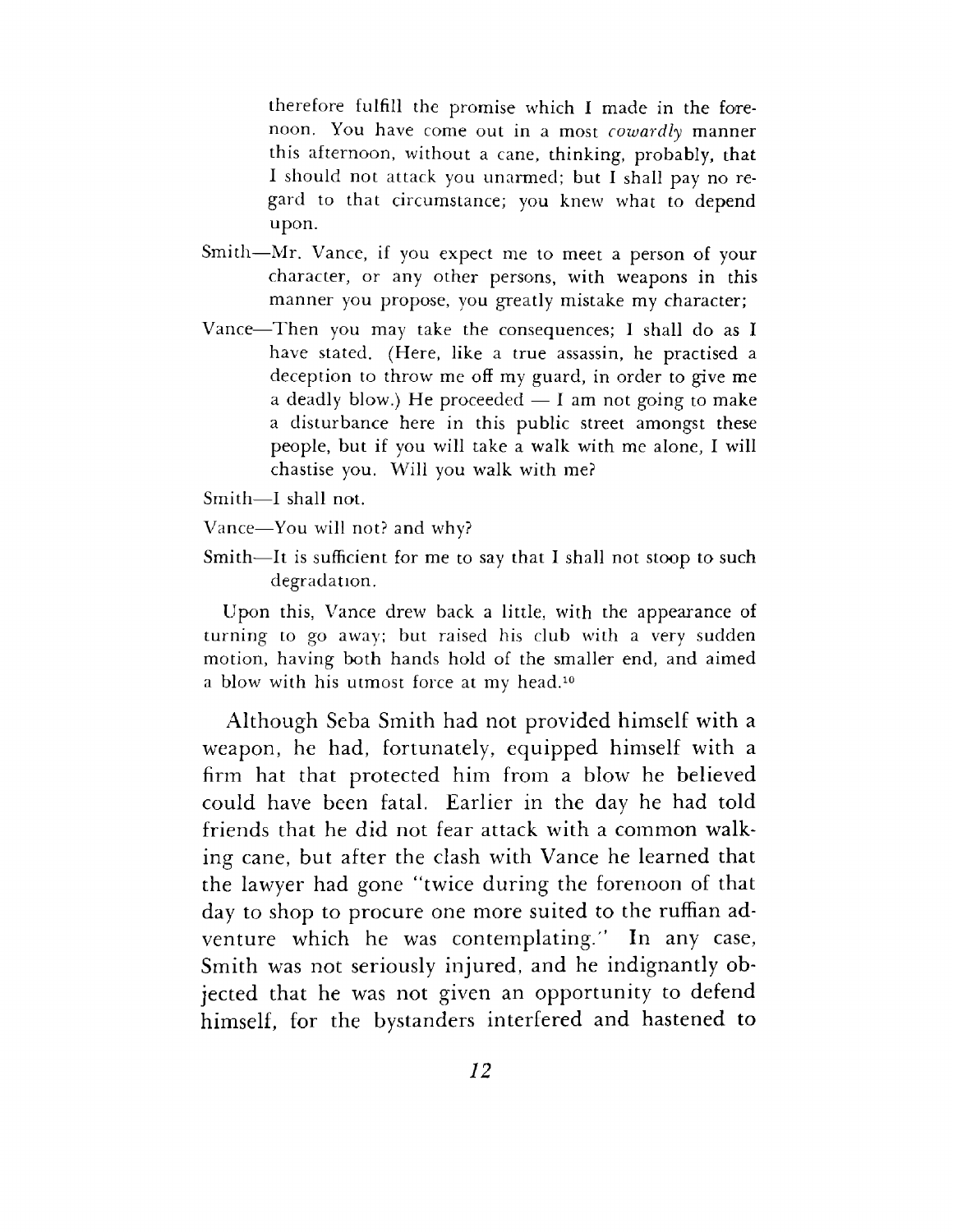settle the affair through another channel.

Formal justice was speedy if not equitable. Within fifteen minutes, Smith was summoned to appear as a witness in the Court of Sessions, where James Vance stood on trial for a breach of the peace. The proceedings were clearly rigged in the defendant'<sup>s</sup> favor. The plaintiff in the case, for example, was none other than Smith's rival, A. W. Thayer, and the judge, Woodbury Storer, had earlier in the month been elected president at the caucus of the Customs House Junto in Portland, where James P. Vance had been elected secretary. It is hardly surprising, therefore, that for his attack upon Seba Smith, James Vance was fined a dollar and costs, *sine die,* for a breach of the peace. Yet the affair was far from concluded, for the political feuding that had led to the attack was to foster further conflicts including litigation for several more weeks.

Because of the political controversy that lay behind the attack, interest spread beyond the streets of Portland and the State of Maine. The Newburyport *Herald,* in reporting "the caning of an *Argus* editor," remarked, " 'We have seen the editor'<sup>s</sup> statement of the affair, which, if correct, places his conduct in a most contemptible light' "n The Boston *Commercial Gazette* reprinted this opinion and added, "We think so too — we hope there is not another editor in the Union who would patiently submit to a severe caning." A. W Thayer, in turn, happily repeated both of these remarks and added the sarcastic judgment of the Hallowell *Gazette'.* " 'Cicero somewhere says that no person ventured to molest him with accounts of *assaults* and *batteries,* and the other gossips of the day. (Happy man!) But now-a-days, we see whole newspapers, in dose brevier, nearly fitted for weeks with long details about a recounter between a couple of lads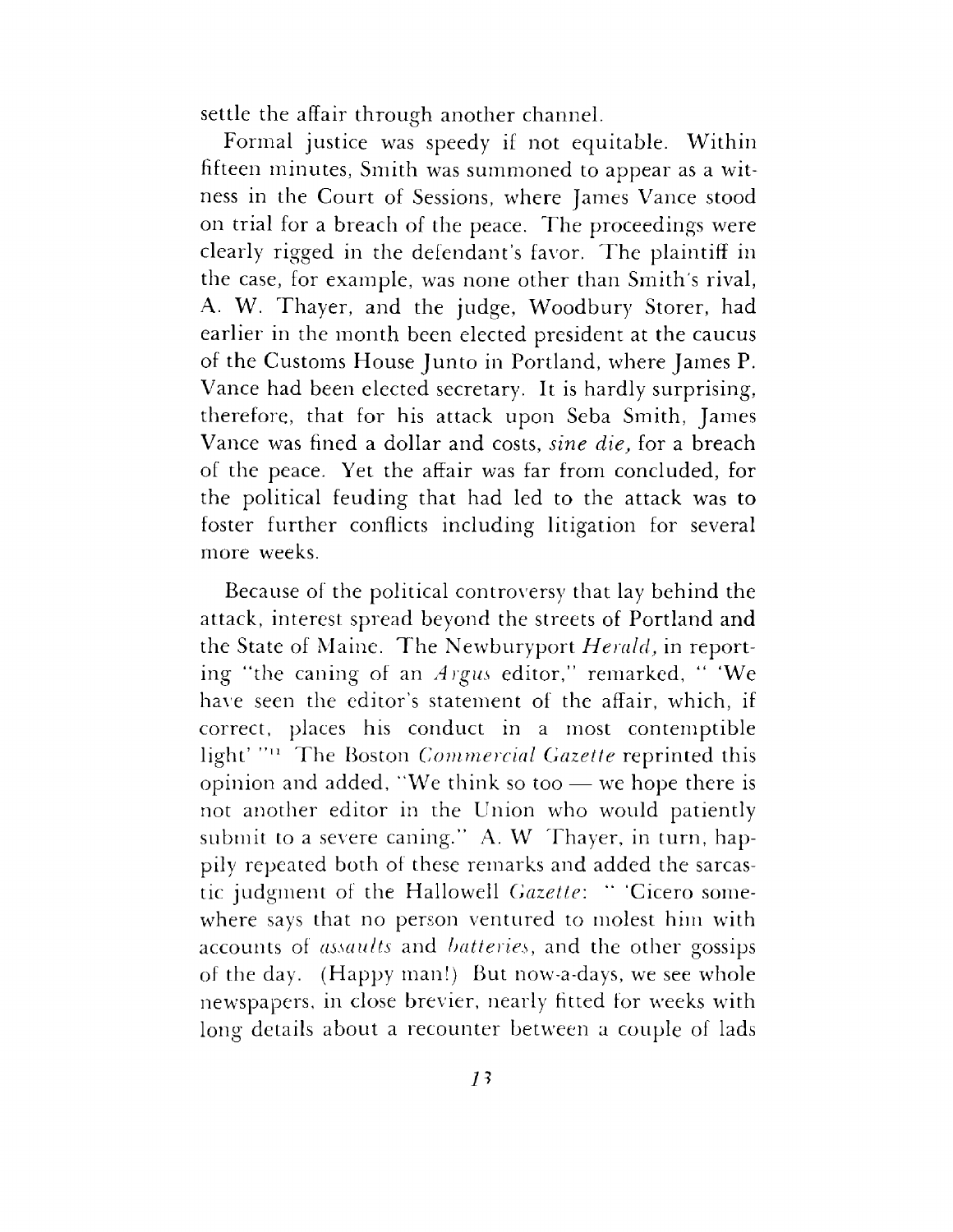in Portland. Such *important* events must be vastly interesting to the public'. "12

Back in Portland, as the *Gazette* complained, the battle continued in the weekly issues of the *Argus* and the *Statesman.* Published on Friday, the *Statesman* was able to draw first blood on August 13 with an attack upon Atreus by "Gracchus" for allowing "a puny editor of the *Argus"* to suffer chastisement for a misdemeanor not his own."<sup>13</sup> The *Argus* had to wait until Tuesday to respond, but on August 17 it launched a full-scale assault, including Smith'<sup>s</sup> own account of the attack, communications by "Rusticus," "Atreus," and "Fabricus," as well as appropriate quotations from Milton, Lucian, and Roman law. A brief paragraph acknowledged that the paper was crowded with more personal comments than would normally be agreeable to its readers, "but the violent outrage of the Wingate party last week has excited so much indignation amongst our friends that they demand an opportunity to 'chastise' not with canes or clubs, but with their pens . . . . "14

The chastisement seems rather moderate, with Atreus and Rusticus returning to the patronizing irony that usually characterized the journalistic style of the *Argus.* Vance — and Gracchus as well — are pictured as essentially good men, although the weak-willed tools of the Wingate faction Customs House Junto. Fabricus, however, opened a new front with an attack upon Justice Storer that included a veiled suggestion that he had taken a bribe.<sup>15</sup> The *Statesman* ignored this serious insinuation in its reply, printing instead a brief caustic rebuttal to Atreus by "Philo-Gracchus" and an interesting poem, "To S. S., Jr." Posing as a friend of Smith's, the author says he was prepared to wreak havoc upon the man who had attacked his comrade, but upon reading the offend-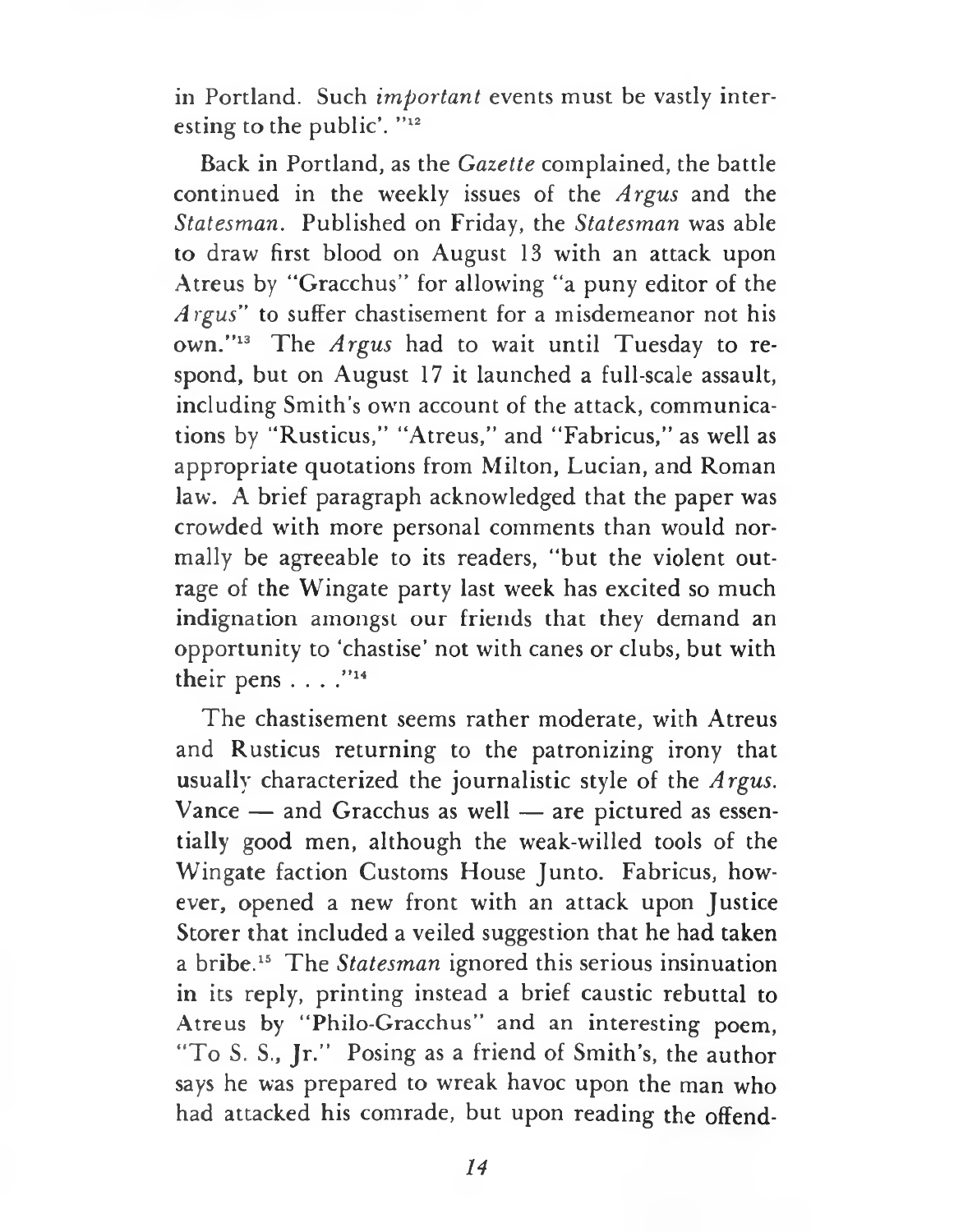ing paper and an account of the affair, he was surprised to learn that Smith was still among the living. The poem concludes:

> I'd now advise (an Frien' pray reck it) That if agen ye'd be respecit; To own your fauts ye'll na negleckit Free unrestrain'd Then wi faint hopes ye may expeckit A frien' regained.<sup>16</sup>

The poem, a worthy imitation of Burns' poetic epistles, indicates the high level of art that political satire could take in the early nineteenth century.

The *Argus* offered no appropriate response, and toward the end of August the battle dwindled to a brief exchange between Philo-Gracchus and "Philo-Atreus." The lull was only temporary, however, for a parting shot by the *Argus* in its August 31 issue renewed the conflict between James Vance and Seba Smith. An anonymous correspondent from Norridgewock, Maine, complained that he had been coerced into subscribing to the *Statesman,* and he did not want to be listed as a subscriber to that paper if, as the *Argus* had earlier alleged, James P. Vance acted as an assistant editor. The Maine correspondent revealed that a man named Vance had purchased a horse at St. Andrews a few years earlier and had then refused to pay for it by "pleading baby," that is by declaring himself a minor and thus not responsible for the debt. If this were not the same James P. Vance, the writer agreed to keep his name on the *Statesman's* lists for a little longer, but he insisted upon "due trial and fair investigation" before he would pay his subscription.<sup>17</sup>

Offended by the letter (although the accusations were apparently true), James Vance sought satisfaction, this time in the courts. On Wednesday or Thursday, Septem-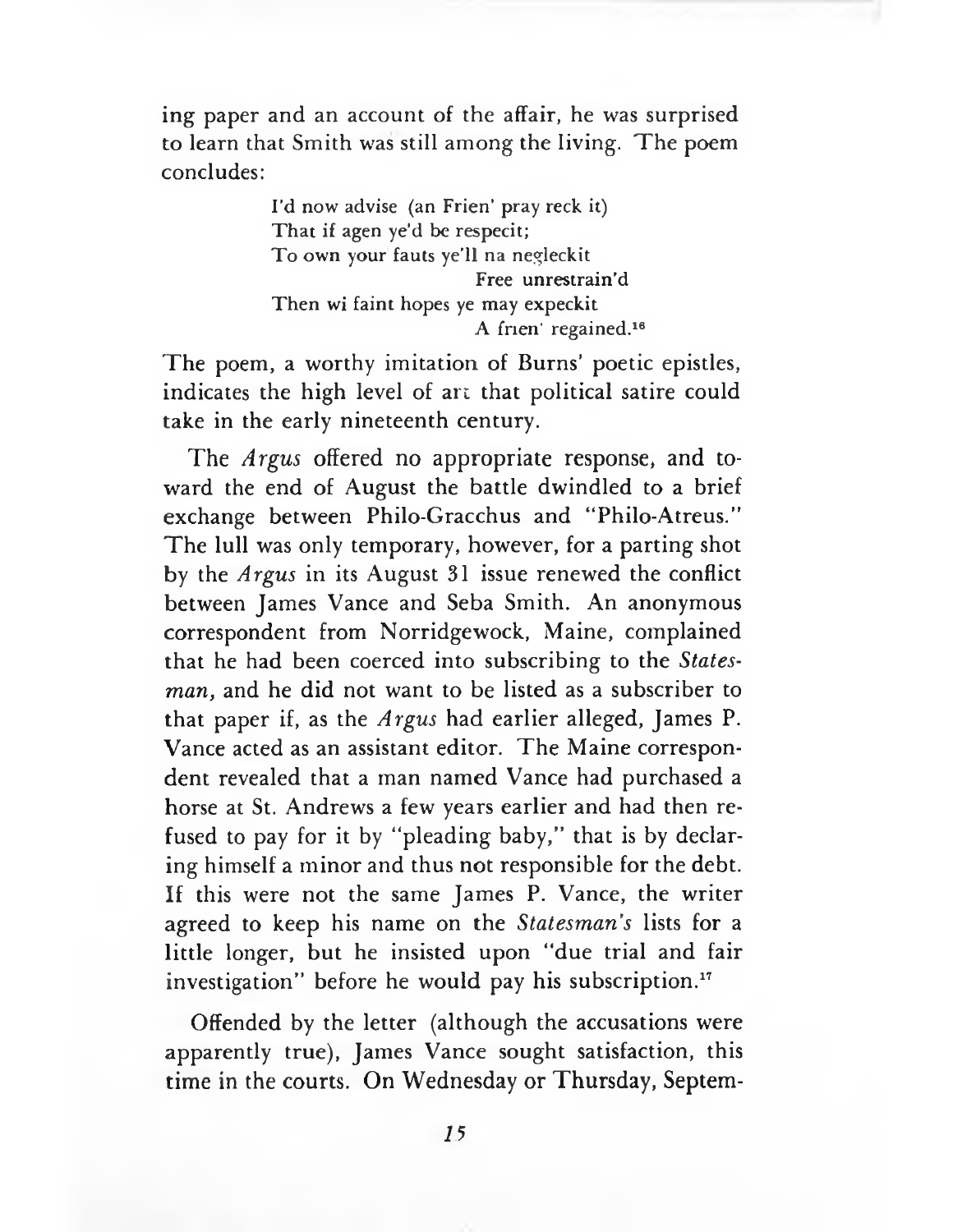ber <sup>1</sup> or 2, he filed a suit for libel against James Todd and Seba Smith in the court of Judge Woodbury Storer — "Where else could he go?" asked the *Argus.*<sup>18</sup> James Todd being absent, Seba Smith faced the charge alone. Upon receiving the warrant, he asked that the case be heard before one of the other judges of the Court of Sessions. Each judge refused, and thus on Saturday, September 4, Smith once again stood in the courtroom of Judge Storer, who promptly ordered him to post five hundred dollars bond to guarantee his appearance at the October session of the Court of Common Pleas.<sup>19</sup>

The *Argus,* of course, was quick to point out the wide discrepancy between the five hundred dollar bond against Smith and the one dollar fine that had been earlier levied against Vance for assault.<sup>20</sup> Surveying the whole *Argus-Statesman,* Crawford-Adams, Smith-Vance controversy, the *Argus* took the high moral road, presenting the libel suit as only one part of a great conspiracy by a rich aristocracy to "trod the *Argus* under foot," and to destroy a free press that represented the will of the people.<sup>21</sup> The *Argus* stepped up the attack on September 28 with communications from "Falmouth" and "One of the People" which proposed an investigation of judicial improprieties on the part of Woodbury Storer.<sup>22</sup> Leaping to the counterattack, the *Statesman* identified the author of the Norridgewock letter as Samual Woodman, "a 'gentle beast,' and a mere tool in the hands of certain knaves."<sup>23</sup> Again ignoring the insinuations against Storer, Thayer, in another issue of the *Statesman,* ridiculed Smith's attempt to connect the assault by Vance to the later libel suit. "His only object now is to give an apparent affinity to transactions entirely separate to enlist the passions of the people in his favor, to excite their prejudices and embitter their minds, and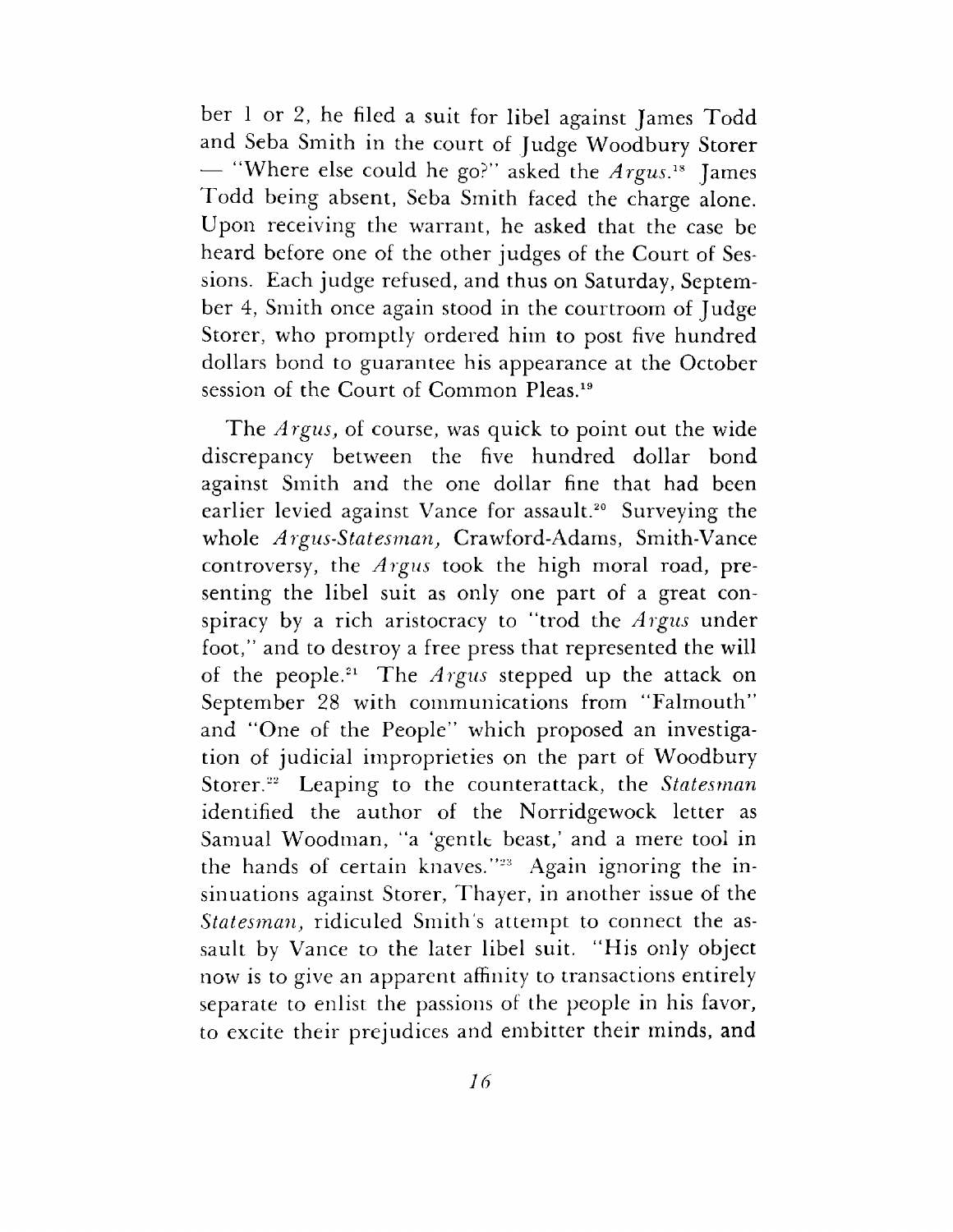thus prevent the selection of a fair and impartial jury ."<sup>24</sup> However, the libel suit against Smith never  $\mathbf{r}$ reached a jury; at least the list of indictments of the October Session of the Court of Pleas published in the Portland papers gives no result of the trial, perhaps because the story of the horse purchase was true. Yet it seems odd that neither the *Argus* nor the *Statesman* mentioned the trial, whatever the circumstances were.

One more battle in the war was yet to be fought. Angry with the injustice of Storer's handling of the assault by Vance, Seba Smith had taken the case to the Maine Supreme Court, where it was heard before Chief Justice Mellen on November 10, 1824. Vance first pleaded the previous conviction — for breach of the peace — whereupon the government replied "that the assault was high and aggravated and of course not within the jurisdiction of a Justice of the Peace." After the testimony of two witnesses, James Vance changed his earlier plea and threw himself upon the mercy of the court. In rendering sentence, Chief Justice Mellen considered that Vance'<sup>s</sup> crime had been committed by a man "highly excited by a supposed provoction and in the heat of a youthful blood which gave him more claims to pardon than an old offender." Thus the judge was moved to set the fine as low as possible and still "preserve the dignity of the law."<sup>25</sup> Three months to the day after the publication of the article that had led to the attack upon Seba Smith, James Vance was fined fifteen dollars and court costs.

Considering the attack itself and the events following it, the decision was anti-climactic. Only the *Argus* printed a brief notice of it, without comment, and returned to the unrelenting political wars with A. W. Thayer and the *Statesman.* In March, 1826, Smith resigned as editor of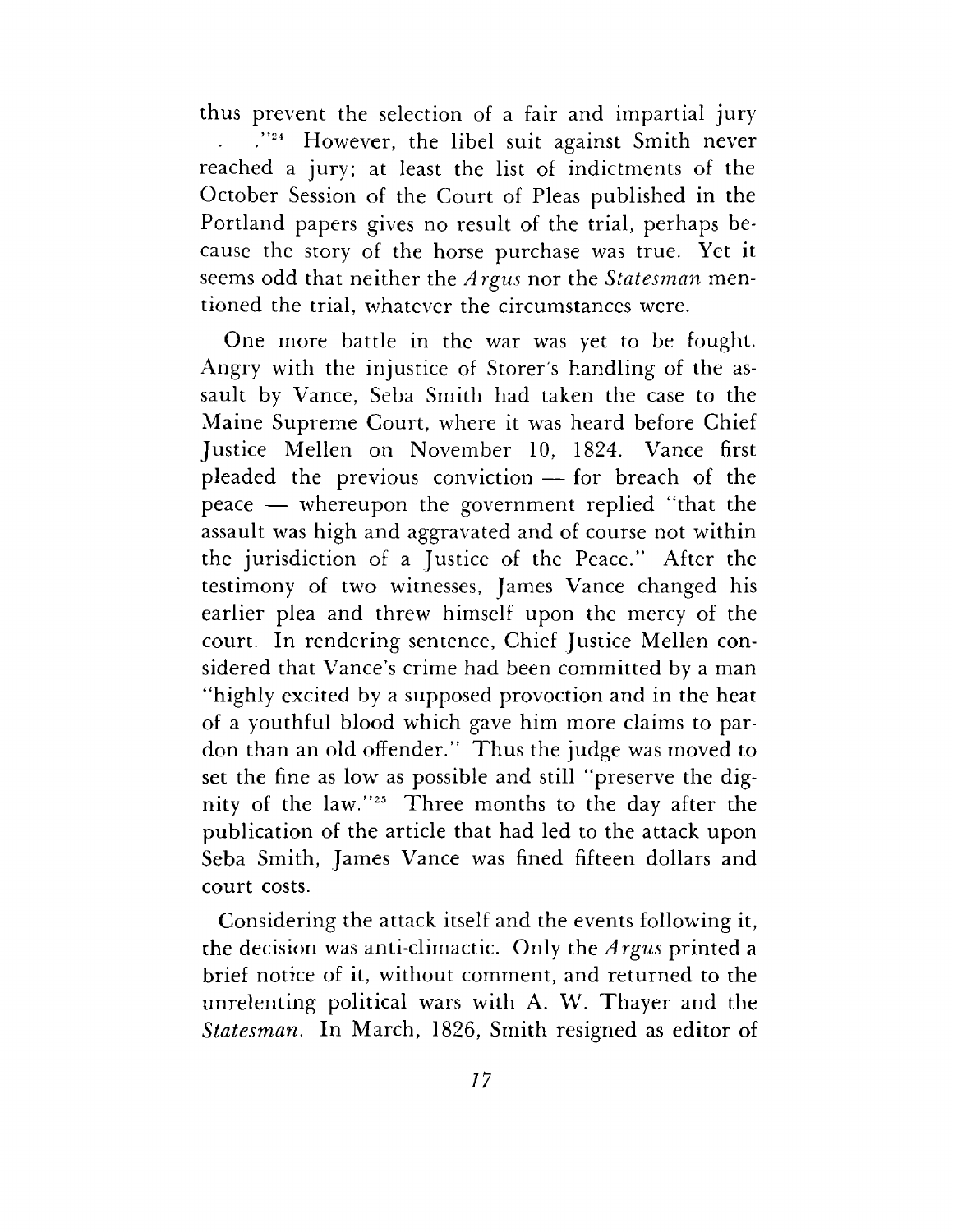the *Argus,* apparently compelled by the hostile reaction to his incautious attack upon the Maine Senate. Abijah Thayer, who had become publisher of the *American Patriot* in 1825, saved his most caustic prose for a farewell to Smith. In a long survey of Smith'<sup>s</sup> career, he concluded, "In strength, he was an insolent oppressor; in weakness, a fawning sycophant. Destitute of any settled principles of action, his eccentricities were justly alarming to his political friends; and his flagrant inconsistencies destroyed all confidence."<sup>27</sup> This proved to be Abijah Thayer'<sup>s</sup> parting shot at Seba Smith, for his name does not appear on the masthead of the *Patriot* the following week.

As for James P. Vance, the dispute with Seba Smith was apparently only one of the "dark clouds," which, according to one source, "rested upon his character and prospects" in his early years. His reform, although sudden, was lasting, and "he became an earnest and eloquent advocate of virtue and temperance."<sup>28</sup> Ultimately he gave up his law practice in Maine and moved to Illinois, where he became a Methodist minister.

Seba Smith'<sup>s</sup> second *affaire d/honneur* on July 12, 1830, grew out of circumstances rather different from those of six years earlier. Following his resignation in March, 1826, Smith retired to a house on Back Cove where he dedicated himself, fruitlessly it seems, to the writing of *belles lettres.* He had not retired from journalism permanently — he would publish and edit intermittently for over thirty more years — but his experience with the political wars of the *Argus* left him with a firm commitment to avoid the perils of party politics.

This commitment is clearly evident in Smith'<sup>s</sup> next publishing venture, begun in October, 1829, as owner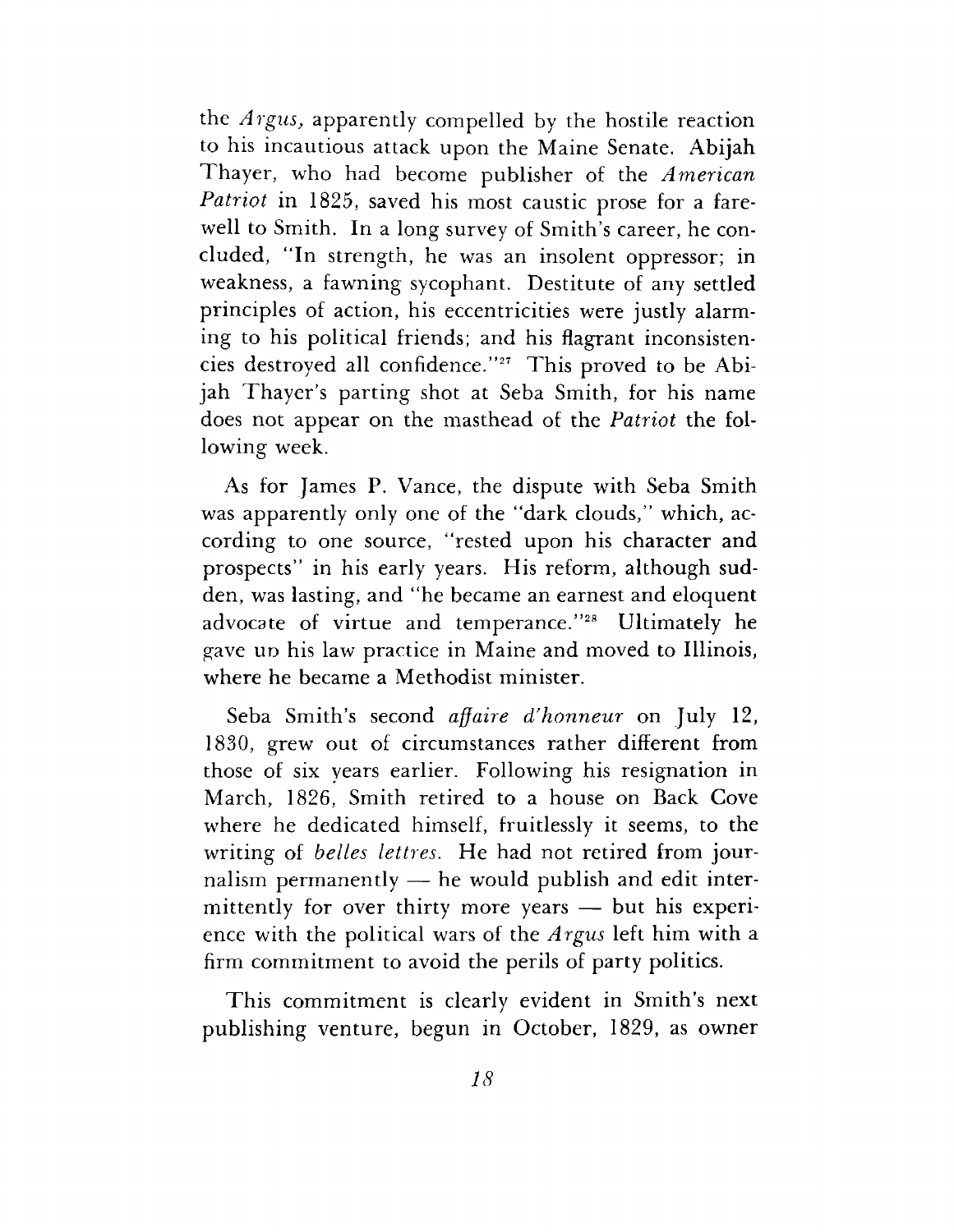and editor of the *Daily Courier,* the first daily newspaper east and north of Boston, and the *Family Reader,* a weekly that reprinted selected items from the *Courier.* To bolster the appeal of these papers, he published the Jack Downing letters beginning in January, 1830. Editorially, Smith often repeated his pledge to avoid party politics and promised to publish a paper with "character and dignity," a policy that would be reflected in tasteful advertisements as well. "If someone wants to advertise his ability to swallow a two-edged sword a foot and a half long, his notice will not appear in the *Daily Courier,"* Smith promised with a certain smug good humor.<sup>29</sup>

Smith'<sup>s</sup> moderate political stance, so different from the belligerent diatribes in the style of "Atreus," points up the irony of the events that followed the 4th of July celebration in Portland in 1830. Reporting the politicallycharged celebration of that year called for all of Seba Smith'<sup>s</sup> skills at circumspection. There were, in fact, two celebrations, one sponsored by town officials and another by Jackson men who objected to the choice of James Brooks, editor of the *Gazette,* as the principal orator. Smith gave both equal coverage and avoided the touchy issue of judging which parade was the longer. "Either procession was long enough," he concluded characteristically if somewhat enigmatically.<sup>30</sup> Having sidestepped the most obvious political pitfalls of the day, Smith surely saw no danger in printing the following brief social anecdote:

*A little too much 4th of July. —* It is rumored that during the festivities of dinner hours on Monday afternoon, a little difficulty arose between two young men of *official station,* about singing a *song,* which resulted in a challenge from one to the other to settle the matter according to the laws of *honor.* The issue will be anxiously waited for in order that the world may know which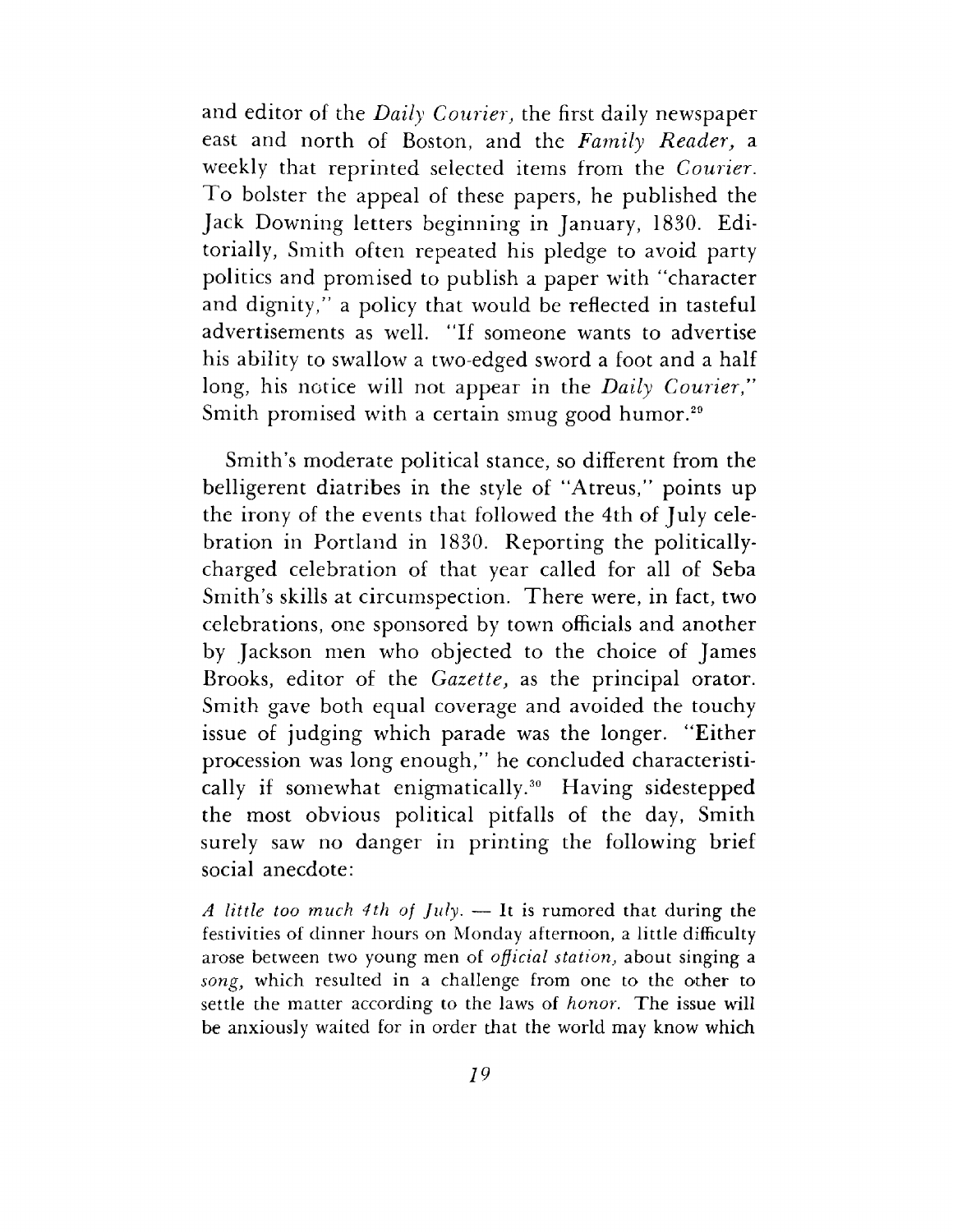of the two is the *better singer;* for surely, nothing short of powder and ball can decide the question.<sup>31</sup>

Yet the paragraph did prove offensive, and in less than a week Seba Smith found himself again accosted in the streets of Portland, only a block away from the scene of the earlier affair.

The story appeared on the morning of July 8, and that afternoon a Captain Howard of the revenue cutter *Detector* called at the Courier rooms on Exchange Street. It was generally known, he told Smith, that during the July 4 celebration he and a Lieutenant Meade had had a "difficulty" similar to the one reported, although no challenge had been passed.<sup>32</sup> The affair had been settled amicably, and he insisted that the report of a challenge be retracted. Smith replied that he "never wished to publish any thing but what was *correct* and *just"* and thus printed the following correction on Friday, July 9:

The Challenge. — The rumour of a challenge having been given for a duel, mentioned in yesterday's Courier came to us under circumstances which induced a full belief of its correctness. We have since however been assured, and requested to state, that though a little difficulty arose on the occasion alluded to, yet *no challenge was given,<sup>33</sup>*

In reporting the details of the incident, the *Independent Chronicle* and *Boston Patriot* observed that Smith had "contradicted the rumor in a manner not calculated to give offense to any one and expected to hear no more of the matter."<sup>34</sup> Seba Smith'<sup>s</sup> relief was short-lived, however. The retraction apparently satisfied Captain Howard, for no more was heard from him, but the other party, Lieutenant Meade, was not so easily mollified and demanded further satisfaction. The *Courier* had hardly been distributed on the morning of July 9 before Smith received the following note: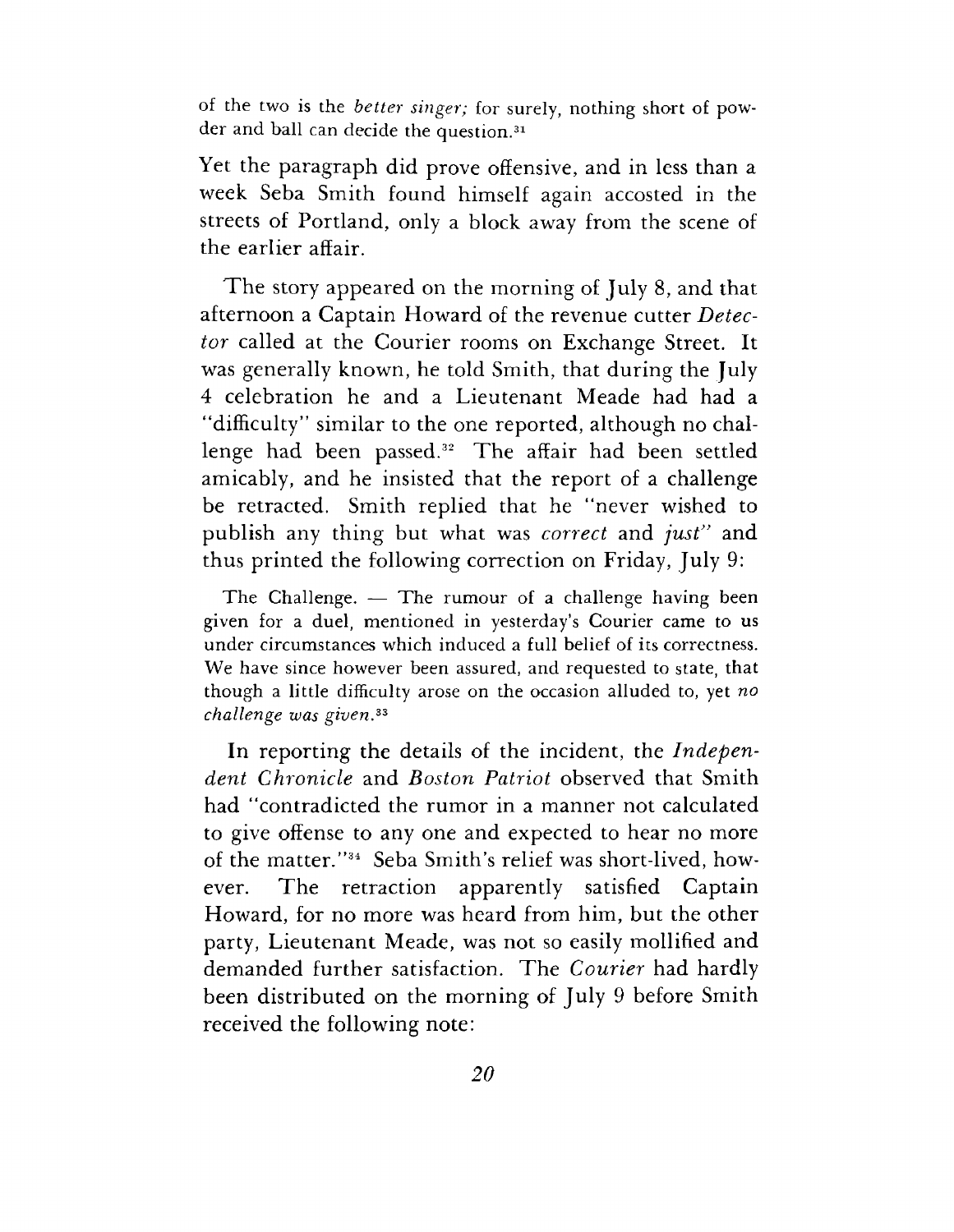Sir, — The excitement caused by your interference in a matter which did not at all concern you, authorizes me, as I feel myself sensibly injured, to demand of you a proper acknowledgment for the sarcastic remark in your paper of the 8th inst. which you have silently passed over in to day'<sup>s</sup> paper. Sir, you must be sensible that, besides interfering with what did not concern you, your paper contained a most palpable falsehood. You are willing to acknowledge so much undoubtedly, — but sir, you have had no regard for my feelings or those of the other gentleman concerned. Sir, it must be hoped that you will not deny what every gentleman of *honor* is bound to give, — an acknowledgement.

Address me at the Exchange Coffee House.

I have the honor to subscribe myself yours, R. W. Meade<sup>35</sup>

The tone and choice of words here suggest that Lieutenant Meade was trying to goad Seba Smith into a true duel. Smith, of course, had acknowledged his error in reporting the challenge, but he refused to recognize Meade'<sup>s</sup> demands for an acknowledgment of any insult. (For one thing, to have done so would have surely led to a formal challenge from the officer.) Having made inquiries into the character and standing of Lieutenant Meade, Smith decided to ignore him. No doubt he hoped the matter would quietly end, yet he had little comfort during the weekend with reports of occasional threats by the belligerent lieutenant.

Unfortunately for Seba Smith, the officer'<sup>s</sup> passion had indeed not cooled over the weekend. About noon on Monday, July 12, he appeared in person at the *Courier* office to demand an answer to his letter and an apology. He had "considerable to say," Smith later reported, "about his having been brought up in the south, and having very nice sensibilities, and high feelings of honour, and that he could never submit to have his feelings or character touched with "impunity'; that he was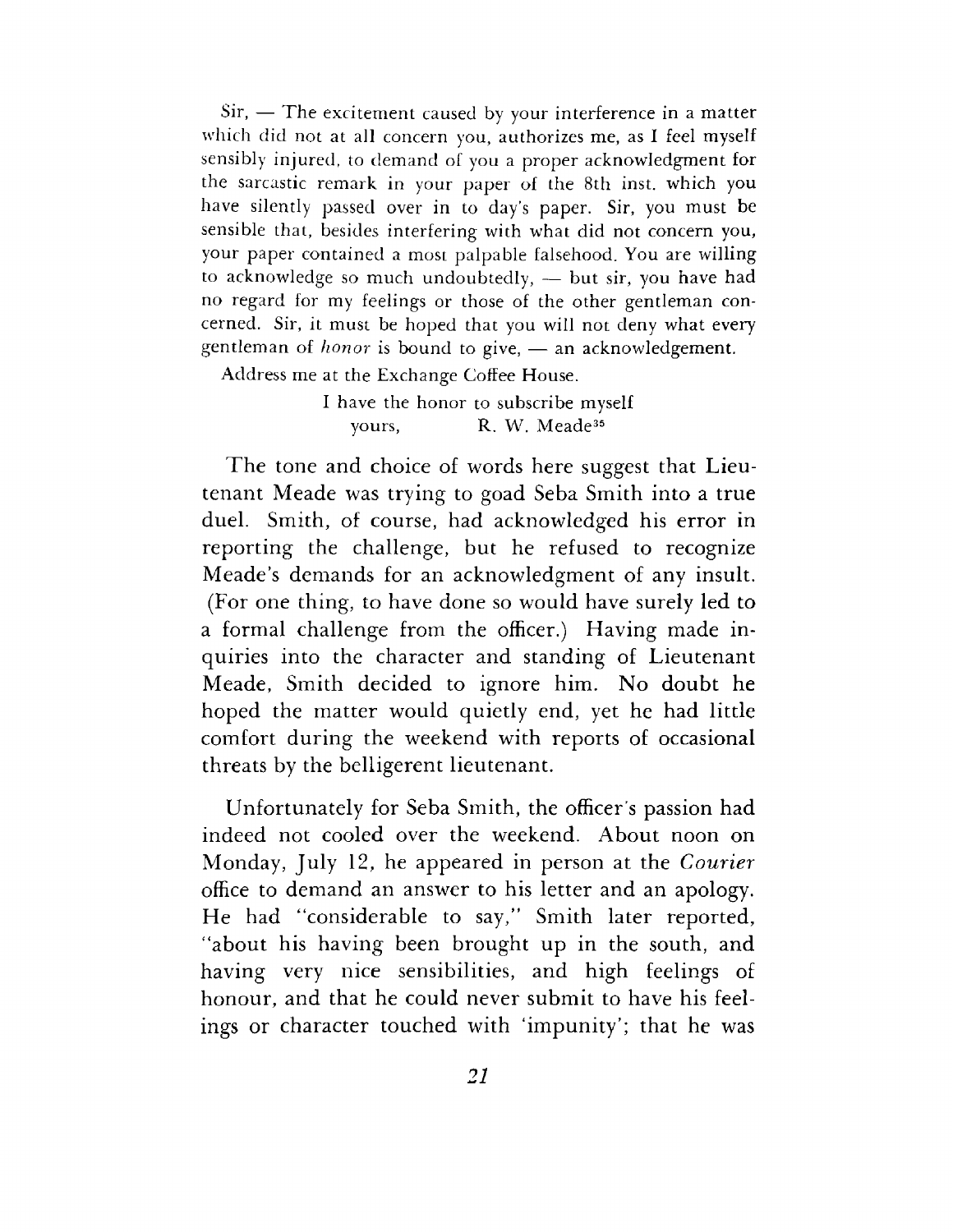sometimes pretty desperate, and did things very rashly, and if we did not give him satisfaction, we *'must look out' "* Smith replied that it would be fruitless to attempt to frighten him and that no apology would be printed, for he could not see how the *Courier* had been in the wrong. Lieutenant Meade ''renewed some of his menaces," and again demanding a reply to his letter, withdrew.<sup>36</sup>

Seba Smith spent the remainder of the afternoon preparing the next issue of his paper, no doubt wondering what to do about the irascible Southerner. Before leaving for the day at five o'clock, Smith wrote the following note:

Mr. Meade,

Sir, — Before I can with propriety reply to your note of the 9th inst. I must request you to retract, or disavow, or explain the *threats,* which you made when you called on me this day.

An answer to this is requested to be returned by the bearer, who will wait to receive it.

> With due respect, Seba Smith, Jr.<sup>37</sup>

Still uncertain whether to send the note or to present the issue to the constable and have the lieutenant taken into custody, Smith dropped the note into his hat and stepped into Exchange Street. As he turned into Middle Street, Lieutenant Meade unexpectedly stepped from a shop doorway and approached with a menacing appearance. Smith warned him that if his object was assault he had better keep his distance. Suddenly the officer sprang toward Smith, who repulsed him with a blow from a walking stick. The details of the ensuing conflict are best told by the editor himself:

Finding him still furiously approaching us, and detesting above all things bullying and brawls, we retreated to the middle of the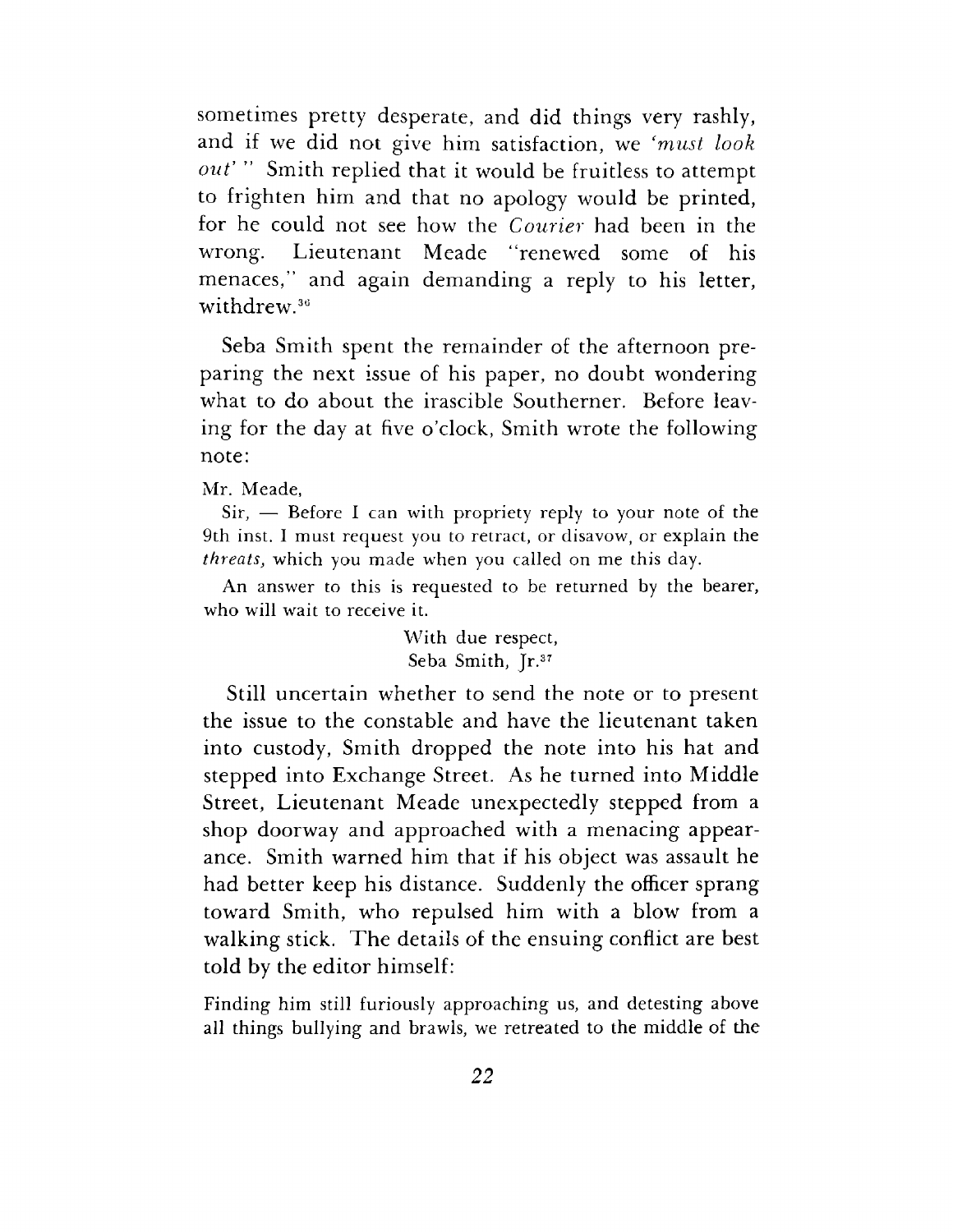street, occasionally in order to keep him at a distance giving him a cut with the walking stick across the arm or over the head. Having reached the middle of the street we struck our foot against some impediment, and fell backwards, with our feet towards him; he rushed upon us, and we were reduced to the awkward necessity of keeping him at arm's length for a moment or two with our feet; upon which in order to give more length to his arms, he oft hat, and like a mad man, or rather like a mad boy robbing a nest of bees in a mowing field, he thrashed his hat upon our feet and legs till he almost spoilt it. At which we were exceedingly sorry, for it was a new white hat of the latest dandy style.<sup>38</sup>

At this point, with Seba Smith on his back parrying off the blows of Lieutenant Meade'<sup>s</sup> new hat with his feet, onlookers stepped in, taking Meade away and taking possession of Smith's walking stick, "which was a needless precaution," according to Smith, "for it was a kind of game and a kind of sport, which we have no inclination to pursue and should never *run* after."<sup>39</sup> (Readers who recalled the earlier conflict with Vance no doubt appreciated the significance of the cane that Seba Smith had provided himself with and had so easily relinquished after the encounter with Meade.) Apparently the conflict ended here, for an examination of the *Courier* and other Portland papers for the following weeks reveals no further strife and no litigation.

In the *Courier* of Tuesday, July 14, Smith surveyed the events of the week and concluded by consigning the whole affair "over to the tribunal of public opinion, which seldom errors when rightly informed."<sup>40</sup> And public opinion did side with the confident editor. During the week a number of leading gentlemen of Portland stopped at the *Courier* office and sent letters, not only to approve his conduct but also to subscribe to the *Courier.* By Friday, over two dozen new names had been added to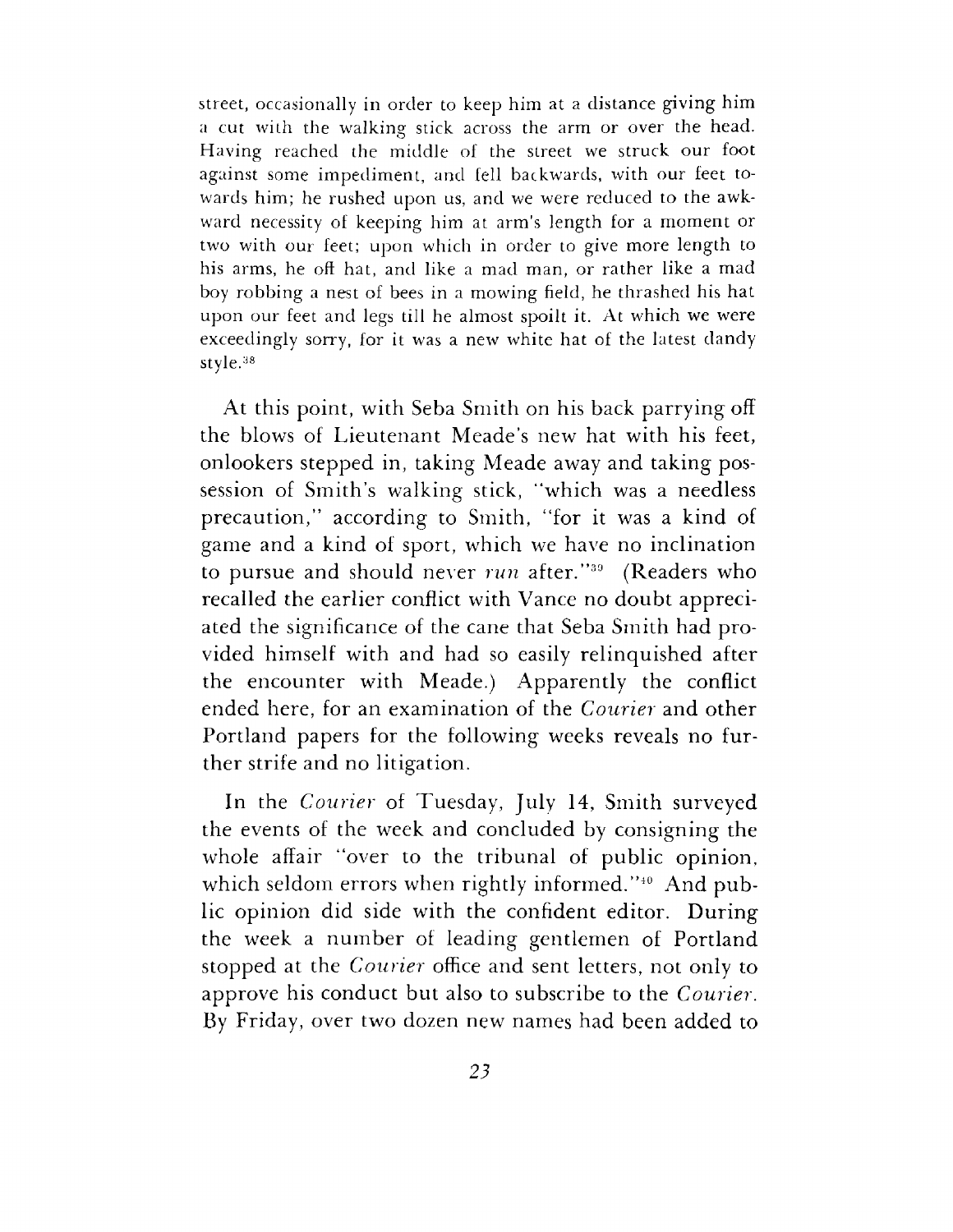the subscription lists. In a related story on the general topic of dueling, also published July 14, Smith wrote that the practice had never flourished on New England soil. "Our state, so far as our knowledge extends, has never been stained with a duel, and we hope and trust it may never be."<sup>41</sup> As one who had twice been nearly provoked into an *affaire d'honneiir,* Seba Smith must have written these words with a silent prayer that his prediction would prove true.

#### $-$  NOTES  $-$

<sup>1</sup> Mary Alice Wyman, *Two American Pioneers, Seba Smith and Elizabeth Oakes Smith* (New York: Columbia University Press, 1927) , p. 8. A biography of Smith by Milton and Patricia Rickels for the Twayne Series on United States Authors is in preparation.

<sup>9</sup> Wyman, p. 29, gives a brief but inaccurate account of the first conflict.

<sup>3</sup> James Todd, a journeyman printer, probably had little to do with the editing responsibilities of the *Argus* and thus escaped the ire of the *Statesman's* editor.

<sup>4</sup> The Customs House Junto, which included the Wingate Faction, consisted of a heterogeneous collection of Federalists and neo-Federalists. The Junto, on the other hand, was made up of the "regular'' Republicans, the reigning political bosses in Maine. See Louis C. Hatch, *Maine, A History* (New York: American Historical Society, 1919), I, pp. 178-9.

*<sup>5</sup> Eastern Argus,* August 10, 1824, p. 2.

*<sup>6</sup> Eastern Argus,* May 25, 1824, p. 2.

*<sup>7</sup> Eastern Argus,* July 13, 1824, p. 2.

<sup>8</sup> "The 'Grand Caucus'," *Eastern Argus,* August 10, 1824, p. 2.

<sup>9</sup> Seba Smith, "Assault and Battery," *Eastern Argus,* August 17, 1824, p. 3. All of the details of the attack are taken from this account.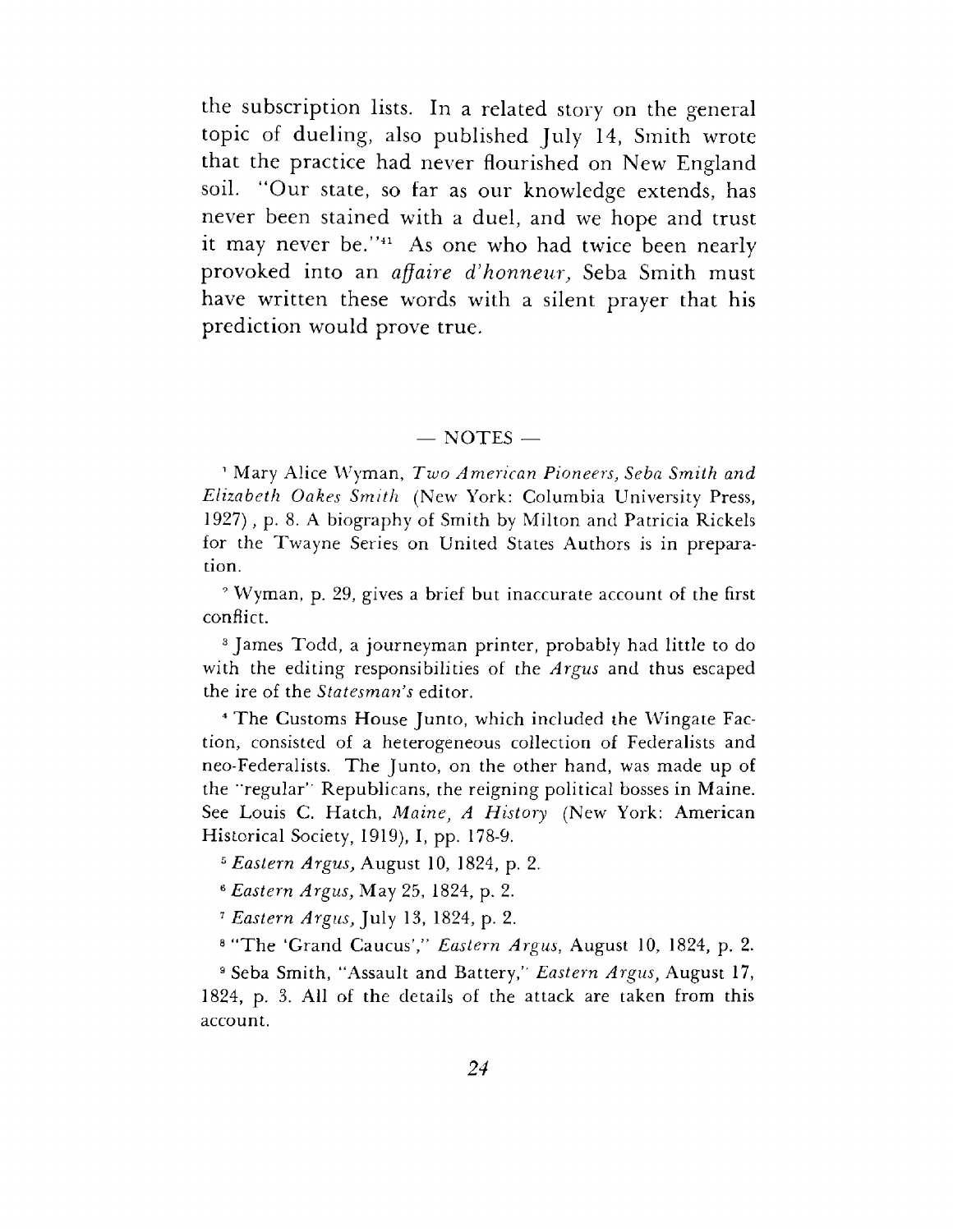*<sup>10</sup> Ibid.*

<sup>11</sup> Boston *Commercial Gazette,* August 25, 1824, p. 2.

*<sup>12</sup> Independent Statesman,* September 3, 1824, p. 3. For obvious reasons Thayer chose not to print the notice of the affair in the Boston *Courier,* August 16, 1824, p. 2. The editors of the paper received a letter from Portland, dated August 12, postage unpaid and signed by an unfamiliar correspondent. The letter reads, 'Yesterday we had the pleasure of seeing the insignificant S. S. Jr., one of the editors of that disgraceful paper the Argus, caned in public by a gentleman, who is supposed to be an assistant editor of the honorable paper the Statesman'." The *Courier* replied, ''Whether such an event happened, or not, is no affair of ours. We give this notice of the letter, that those concerned may, if they think proper, deal with the writer, if they can find him, according to his deserts and own honor."

<sup>13</sup> "To 'Atreus'," *Independent Statesman,* August 13, 1824, p. 2.

*<sup>14</sup> Eastern Argus,* August 17, 1824, p. 3.

*<sup>15</sup> Ibid.,* p. 2.

*^Independent Statesman,* August 20, 1824, p. 2.

*<sup>17</sup> Eastern Argus,* August 31, 1824, p. 3.

*<sup>18</sup> Eastern Argus,* September 7, 1824, p. 2.

<sup>19</sup> The *Portland Advertiser,* which had stayed out of the conflict, merely reported the results of the trial, September 4, 1824, p. 2.

*<sup>20</sup> Eastern Argus,* September 7, 1824, p. 2.

<sup>21</sup> ''The Conspiracy," *Eastern Argus,* September 14, 1824, p. 2.

<sup>22</sup> "Court of Sessions," *Eastern Argus,* September 28, 1824, p. 2.

<sup>23</sup> "The Norridgewock Letter," *Independent Statesman,* September 10, 1824, p. 2.

*<sup>24</sup> Independent Statesman,* September 17, 1824, p. 2.

<sup>25</sup> Seba Smith, "Assault and Battery," *Eastern Argus,* November 11, 1824, p. 1.

<sup>26</sup> For Smith's account of this, see *Eastern Argus,* March 21, 1826, p. 2.

*<sup>27</sup> American Patriot,* March 24, 1824, p. 2.

<sup>28</sup> Nehemiah Cleaveland and Alpheus Spring Packard, *History of Bowdoin College with Biographical Sketches of the Graduates*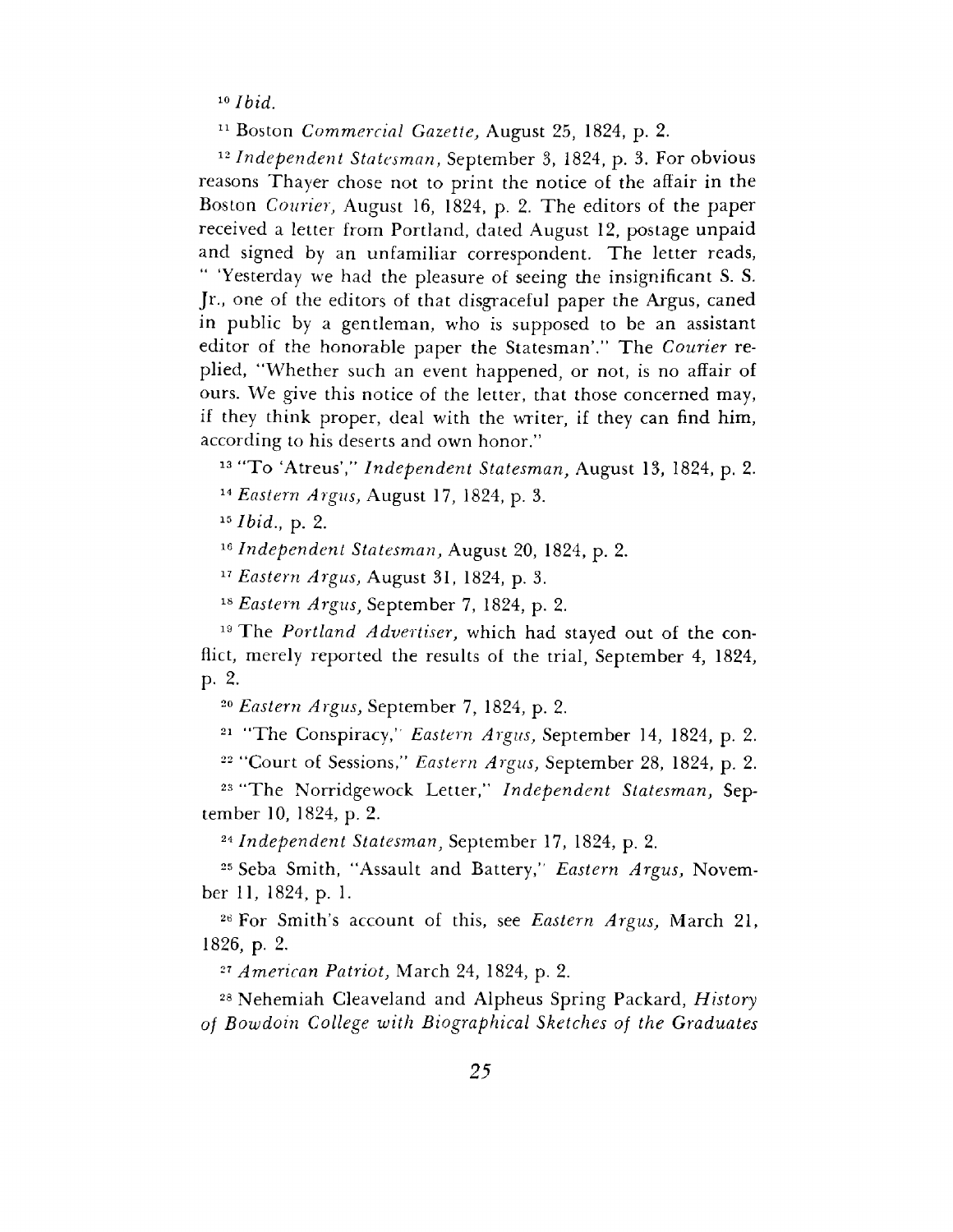(New York: James Ripley Osgood and Co., 1882), p. 210. In a letter to Cleaveland dated February 6, 1854, Seba Smith gave the following brief biography of his former classmate and antagonist: *"Vance* had a good share of native talent, with plenty of brass, but was not very studious. With proper application and steady and correct habits he might have made a shining mark. He was wild in college and wilder afterwards. I have heard however that for some years past he has reformed, and has been a Methodist preacher in the Western states." The letter is in the Special Collections of the Bowdoin College Library.

*<sup>29</sup> Daily Courier,* October 13, 1824, p. 1.

<sup>30</sup> "The Celebrations," *Daily Courier,* July 7, 1830, p. 2. Jack Downing was equally politic in his report to Uncle Joshua. Noting that there was considerable disputing about which procession was the longer, he concluded that "they were both of 'em as big as all out doors." *Daily Courier,* July 9, 1830, p. 2.

*<sup>31</sup> Daily Courier,* July 8, 1830, p. 2.

<sup>32</sup> "The Affair of 'Honor'," *Daily Courier,* July 13, 1830, p. 2. The details of the incident are taken from this account, which was reprinted in the *Family Reader,* July 20, 1830, p. 2.

*<sup>33</sup> Daily Courier,* July 9, 1830, p. 2.

*<sup>34</sup> Independent Chronicle and Boston Patriot,* July 17, 1830, p. 1.

<sup>35</sup> "The Affair of 'Honor'."

*<sup>36</sup> Ibid.*

*<sup>37</sup> Ibid.*

*<sup>38</sup> Ibid-*

*<sup>39</sup> Ibid.*

<sup>40</sup> "Public Opinion," *Daily Courier,* July 14, 1830, p. 2. Upon the advice of "a gentleman of high judicial standing, copies of the report in the July 13 *Courier* were sent to President Jackson and, mistakenly of course, to the Secretary of the Navy. Whether under official pressure to do so or not, Richard Meade resigned his commission in early August. In a letter dated August 9, 1830, Portland Customs Collector John Chandler advised Secretary of the Treasury Samuel Ingham not to appoint a young midshipman to the vacant post: " although there is smartness enough about them, still I do not think they have as much discretion as